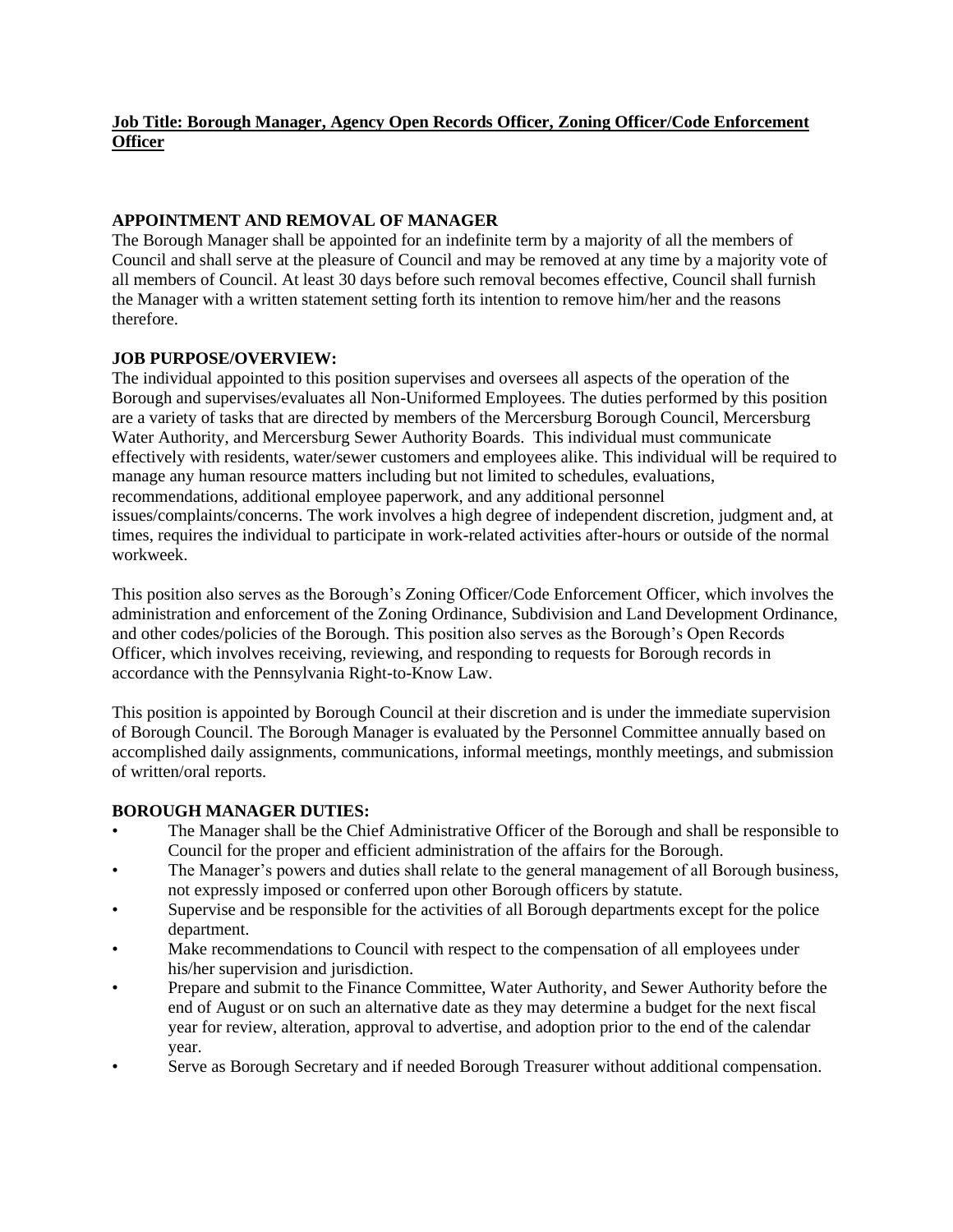- Attend all meetings of Council, Water Authority, and Sewer Authority alike, and upon request, attend Borough committee meetings with the right to take part in all discussions pursuant to the rules and regulations for the conduct of meetings as established by Council.
- Occasionally attend meetings, seminars, or training session away from the Borough.
- Make any recommendations as the Manager deems necessary and appropriate for the efficient operation of the Borough.
- Secure compliance with all franchises, leases, permits, and privileges granted by Council.
- Employ, with the approval of Council, experts and consultants to perform work and to advise relating to any of the functions of the Borough and to see to the letting of contracts in due form of law.
- Supervise performance and faithful execution of all contracts.
- Secure payment to the Borough of all money owed and insure that proper proceedings are taken for the securing and collection of all the Borough's claims.
- Prepare invoices as needed, authorize payments of bills payable, and retain accurate records for auditing purposes.
- Investigate and address all complaints regarding services or personnel of the Borough.
- Be administrator, supervisor and be responsible for activities of all Borough employees who shall be assigned under his/her jurisdictions.
- Represent Council in matters relative to union and non-union members and shall issue all work rules and disciplinary notices to employees on behalf of Council and its boards and committees.
- Publish all notices, ordinances or other documents required by law to be published and to prepare or cause to be prepared all reports which the Borough or any officials thereof are required by law to prepare.
- Other related duties as determined by Borough Council, the Water Authority Board, or the Sewer Authority Board.
- To Supervise and manage all the laborers in work habits and methods, safety and proper operation of equipment in all public works activities.
- To plan and assign the daily activities of the Public Works Department personnel and coordinates with the Plant Manager to schedule tasks.
- To maintain work schedules for all non-uniformed outdoor employees, deploying workers to the best advantages of all needs on a job or jobs. This includes responsibility but is not limited to motivating personnel through leadership, supervision, and performance evaluations.
- To discipline any employee under his/her supervision at a level not to exceed a written reprimand and to make recommendations to the Personnel Committee for employee discipline in excess of a written reprimand.
- To inspect work in progress to assure conformance with instruction and adjust work assignments as needed.
- To create an annual schedule for tasks including but not limited to meter readings, hydrant flushing, line painting, building and plant maintenance.
- To monitor activities of outside contractors and consultants working on Borough projects and contracts.
- To monitor biweekly payroll time cards and other personnel matters.
- To coordinate street repairs with PennDOT.
- To make duty-oriented decisions, take initiative, offer solutions, and/or recommendations to problems based on well-defined standards and precedence.
- To attend approved training to keep informed of the latest technology and practices in public works management and public administration.
- To serve as a liaison with the State and Local Officials/Agencies on Public Works Matters.
- To communicate with the public on individual concerns and problems.
- To develop and implement a Safety Program for the Borough Employees to participate in to promote a safe work environment.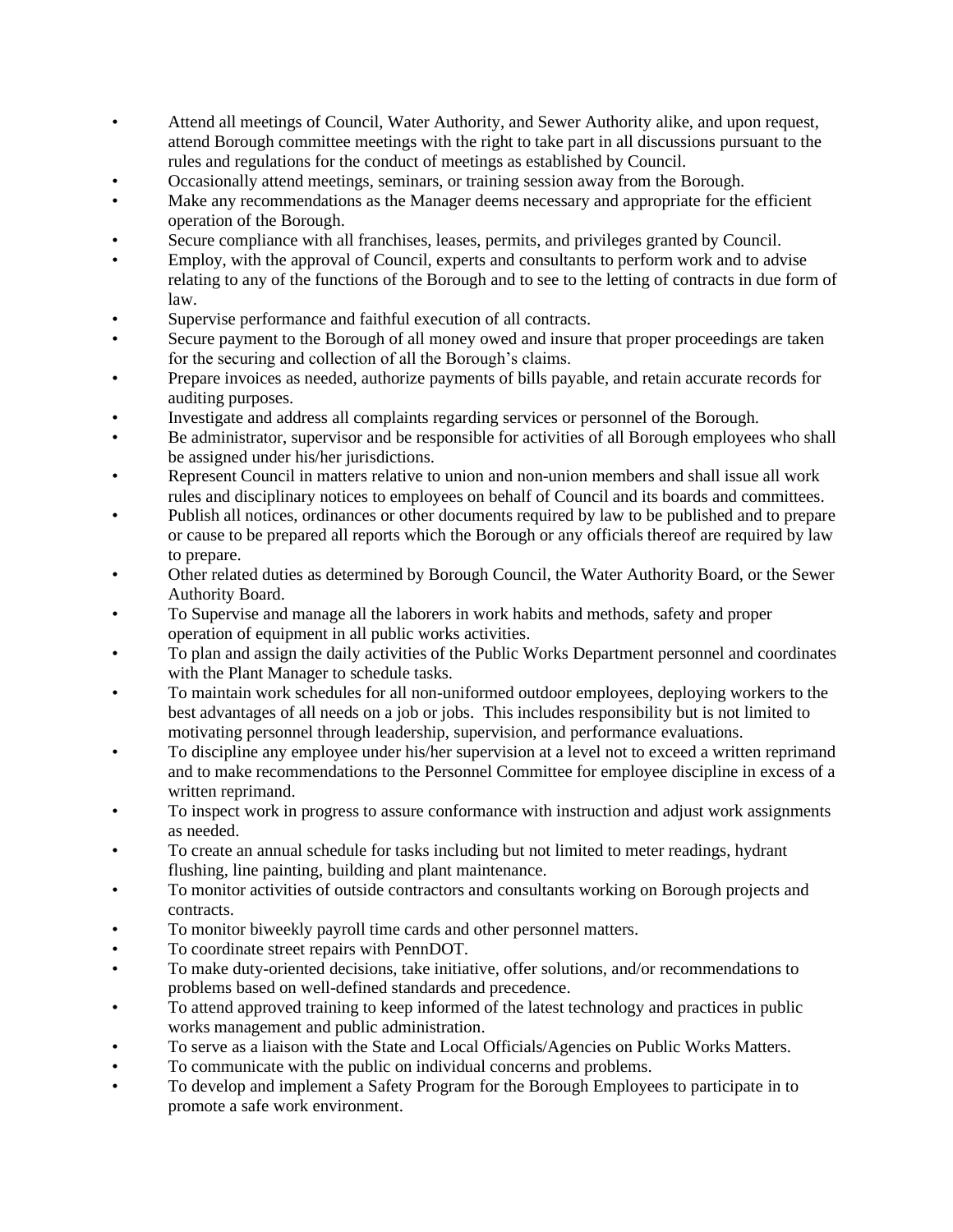The following elected or appointed bodies all require the above-mentioned duties, with the Borough Manager's attendance required at meetings occurring at least monthly or as determined by Borough Council or the Water Authority or Sewer Authority Boards and requiring evening attendance:

- Borough Council (occasionally meets twice a month)
- Mercersburg Water Authority (MWA)
- Mercersburg Sewer Authority (MSA)
- Mercersburg Planning Commission (MPC)
- Mercersburg Zoning Hearing Board (ZHB)

The following activities are required for those meetings:

- Evening attendance at the meetings (mostly once a month)
- The preparation of the agenda
- Review applications including taking photos (mostly for HARB)
- Preparation of meeting packets and documents
- The delivering/distribution of the agenda and packets (no less than 24 hours before meeting time)
- Taking of notes and recording of meeting
- Meetings follow-up correspondence, memos, reports, or data collection as requested
- Transcription and preparation of minutes
- Other duties as requested by the Council, MWA, MSA, and MPC

In addition, the Borough Manager may often be required to attend, assist in the preparation, take notes, transcribe notes, and follow up for the Borough's various committee meetings including but not limited

- to:
- Streets
- Mercersburg Historical Architectural Review Board (HARB)
- Beautification/Christmas
- Personnel
- **Finance**
- Nominating
- Property
- Summer Playground
- Act 537
- Police/Safety
- Mercersburg Area Watershed Association (MAWA)
- Mercersburg General Purpose Authority (MGPA)
- Franklin County Council of Governments (COG)
- Franklin County Area Tax Board (FCATB)
- Franklin County Tax Collection Committee (TCC)
- Other committees as may be established from time to time

Some of these meetings are evening meetings, while others meet during the day. Some committees meet regularly, while others meet as needed. The position on average will require attendance at evening meetings between eight to fourteen nights a month.

#### **AGENCY OPEN RECORDS OFFICER DUTIES:**

- Receive, review, and respond to all Right-to-Know requests in compliance with the Right-to-Know Law.
- This will include identifying records that are responsive to a Right-to-Know request, consulting with the Borough Solicitor to determine if records are subject to disclosure under the Right-to-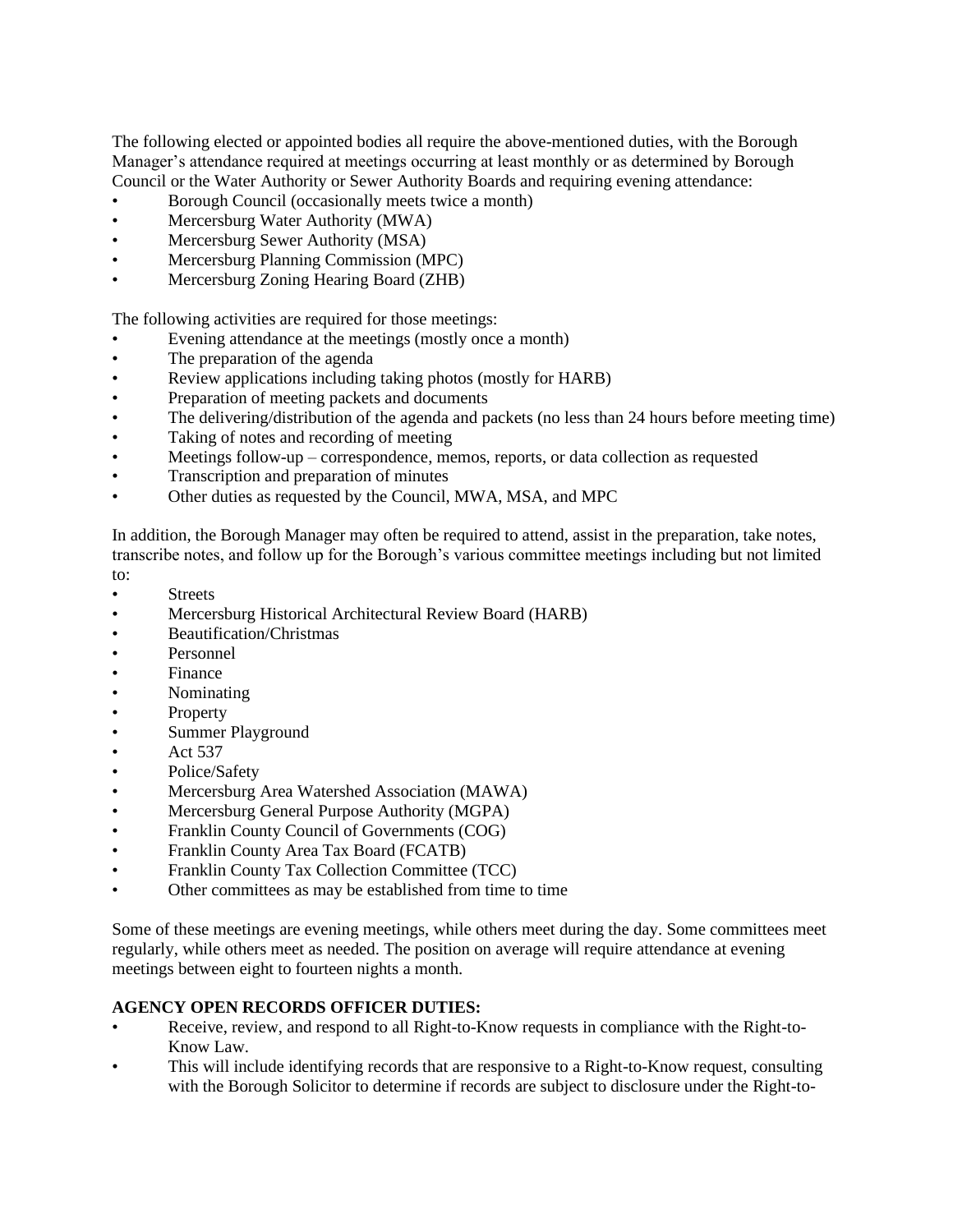Know law or if information needs to be redacted from the records prior to disclosure and responding to all Right-to-Know requests within the time limits prescribed by law.

## **ZONING OFFICER/CODE ENFORCEMENT OFFICER DUTIES:**

The Zoning Officer/Code Enforcement Officer is appointed by the Borough Council. A partial list of duties is as follows:

- To administer, enforce, and interpret zoning ordinances.
- To administer, enforce and interpret all other ordinances which delegate enforcement to the Zoning Officer or Code Enforcement Officer.
- To receive and review land use applications.
- To issue, approve, and/or refuse applications as per various ordinance.
- To receive and investigate complaints of violation of various ordinances.
- To issue written notices of violations of various ordinances.
- To accept and process zoning appeals.
- To schedule and attend Zoning Hearing Board (ZHB) meetings as needed.
- To maintain records of applications, permits, certifications, written decisions and interpretations issued, of variances granted by the Zoning Hearing Board.
- To review and comment on subdivision and land development plans.
- All other duties as required by the Zoning Ordinance or other ordinances of the Borough.
- To generally enforce the applicable ordinances of the Borough.
- The Zoning Officer/Code Enforcement Officer shall not have the power to permit any activity which does not conform to the ordinances of the Borough.

## **OTHER DUTIES:**

The other duties of this position include but are not limited to the following:

- To assume all duties of the Secretary and Billing Clerk in his/her absence.
- To order departmental administrative supplies and equipment for various agents as required.
- To prepare and issue press releases when appropriate.
- To assume all other duties as assigned by Borough Council, the Water and Sewer Authorities, or it's appointed boards and committees.
- To provide accurate information to the press, other agencies, and the public as needed.

#### **SKILLS/KNOWLEDGE:**

Person must possess knowledge of the practices and procedures of local government, the Borough Code, the Municipalities Planning Code, other applicable Pennsylvania and federal Statutes, street constructions, maintenance, water plant and distribution systems, wastewater plant collection systems, building maintenance and fleet maintenance. Possess the knowledge of occupational hazards and required safety precautions for the operation of heavy equipment. Knowledge of local, state, and federal regulations pertaining to public works operations, including but not limited to water and wastewater systems. Ability to plan, schedule, delegate, prioritize, supervise and perform other job tasks. Ability to maintain records and give reports. Ability to perform basic math functions, calculate and estimate project costs in terms of material, money, time, and labor. Ability to complete and or/direct routine equipment repair. Ability to communicate clearly and concisely both orally and in writing. Be adept with computers and such software as Microsoft Word and Excel. Must be able to pass a background check. The person holding this position must become bonded, in accordance with the Borough Code, upon hire.

#### **EQUIPMENT/PHYSICAL DEMANDS:**

- Can work flexible schedule with many evenings scheduled
- Work 40 hours per week with occasionally more hours
- Work in an open public environment